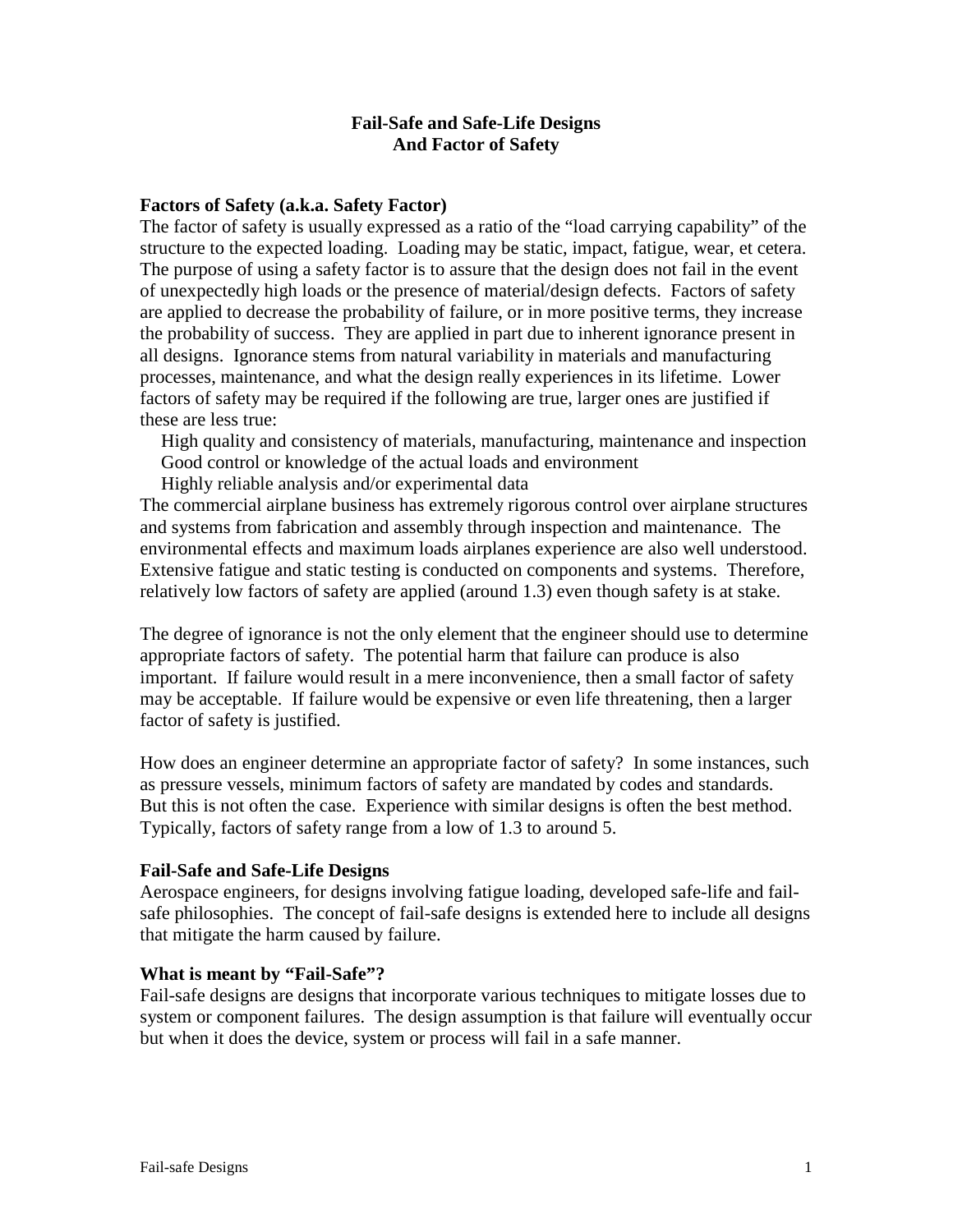# **What is meant by "Safe-Life"?**

Safe-life refers to the philosophy that the component or system is designed to not fail within a certain, defined period. It is assumed that testing and analysis can provide an adequate estimate for the expected lifetime of the component or system. At the end of this expected life, the part is removed from service.

### **When should either of these philosophies be employed?**

The benefit of safe-life designs includes reducing the likelihood of unplanned maintenance and reducing the likelihood of any failure. Benefits of fail-safe designs include being able to manage the unexpected and mitigating damage if failure occurs.

There is no method to help determine which if either of these philosophies should be employed. Engineers must use their judgment on a case-by-case basis. The decision to use either of these philosophies is justified whenever the "cost" and likelihood of failure outweighs the "cost" of implementing either fail-safe or safe-life designs.

"Cost" of failure may include:

Physical harm to people or the environment Loss or destruction of property or equipment Loss of productivity or use of the failed "system" or device Damaged reputation

# Likelihood of failure

The engineer should always consider how likely a certain failure will be. In so doing, it is important to consider all potential loading conditions – even abusive loads.

"Cost" of implementing can include:

Increased expense and time for design and testing Increased production costs Decrease in product performance

There are no formulas to help determine when fail-safe or safe-life designs should be employed. Airplane designs employ both of these concepts, making air travel one of the safest modes of transportation. Yet, it is not possible to make aircraft completely safe. There are always conditions that are prohibitive to guard against.

### **Techniques for Safe-Life Design**

Since it is imperative that the component or system not fail within the predicted life time, extensive testing and analysis is required. Safe-life designs involve a testing and analysis (typically fatigue analysis) to estimate how long the component can be in service before it will likely fail. Since no amount of analysis and testing can assure how long a particular part will perform without failure, a generous factor of safety should be included to prevent catastrophic failure. The product should be designed so that it can be easily inspected in service.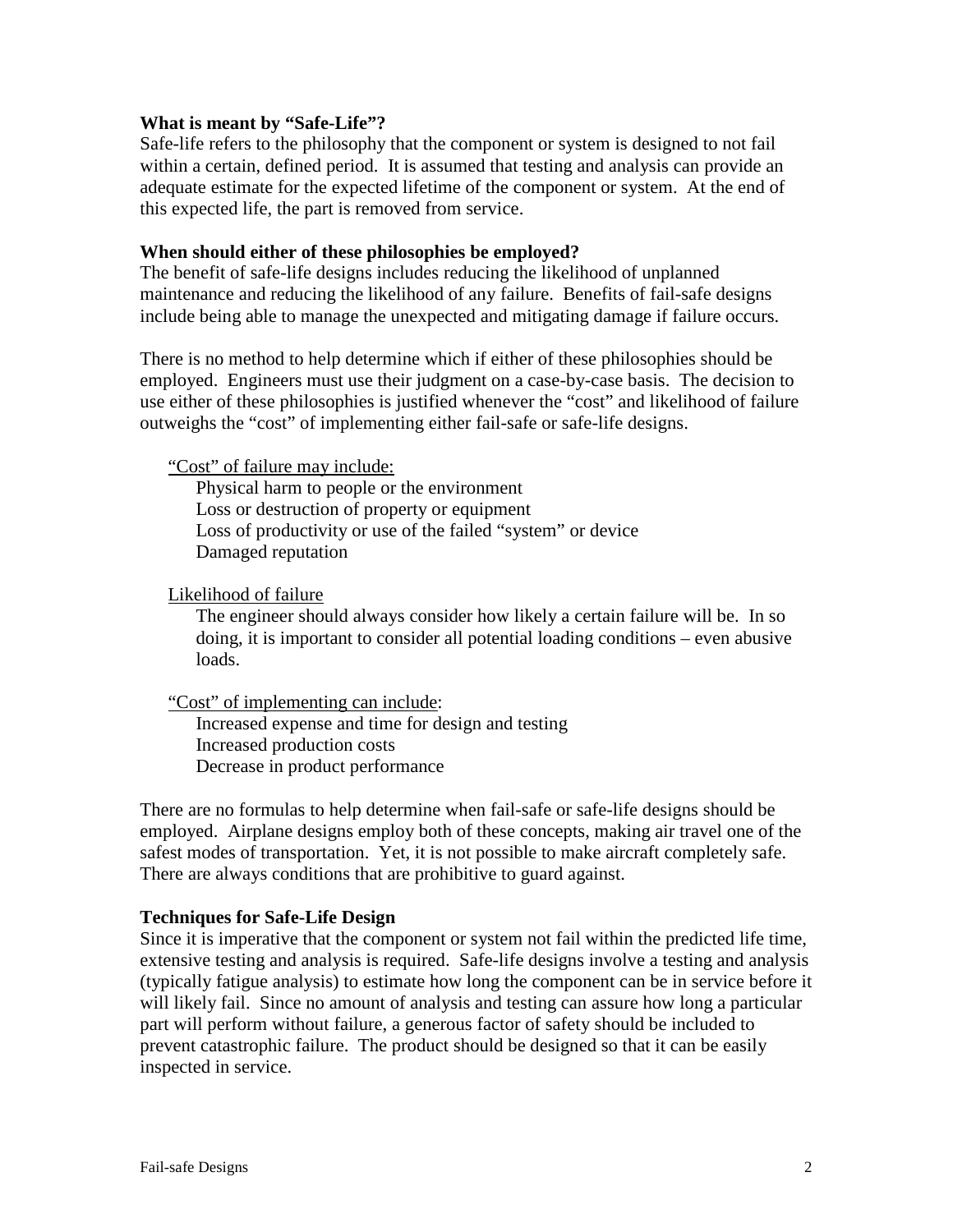### **Techniques for Fail-Safe Design**

Redundancies (avoid single point failures)

- Back-up systems –If failure of a critical subsystem will cause severe losses, backup systems are often employed. For example, commercial aircraft have a minimum of two engines. They are designed such that fully loaded airplanes can takeoff even if one engine fails.
- Multiple load paths if a structural element fails, the load it was carrying will be transferred to other members. Obviously, it is essential that the fracture be detected before multiple members fail.

# Intentional "Weak Link"

An inexpensive and easy to replace component may be used to prevent damage to expensive or difficult to repair component. Fuses in electrical circuits are an example of this for electrical systems. Shear pins are used on boat propellers are a mechanical example. These are inexpensive and easy to replace pins that transmit power from the shaft to the propeller. If the propeller strikes an object, the shear pin is designed to fail before the propeller or shaft are damaged.

# Physical Law

Designing a system in such a way that failure cannot be catastrophic based on how failure will occur. For example, nature gas pipelines are produced from sufficiently tough material so that it will fail in a ductile manner, rather than brittle. Ductile fractures propagate at about 600 ft/sec. Brittle fractures propagate at about 1500-2500 ft/sec. When a crack forms in a pipe, the gas will immediately begin to decompress. The decompression wave will travel down the pipe at about the speed of sound (1300 ft/sec). If the crack speed is faster than the decompression speed, the crack front will always remain under high pressure and the crack will grow indefinitely. Otherwise, the decompression wave will out run the crack, and the crack will stop growing.

### Early Detection

When a structure is designed such that cracks will easily be detected before they reach critical length, it may be considered a fail-safe design. A critical element of this is the detection of the crack before it reaches critical length. It is very important that proper materials (high fracture toughness) be selected that can withstand large cracks before fracturing.

Fracture mechanics must be used:

Determine minimum detectable crack length (how small of crack can nondestructive testing detect)

Determine critical crack length for the maximum load

Create a crack growth curve showing crack length as a function of number of cyclic loads

Determine how much time is required from the crack to grow from the minimum detectable length to critical length.